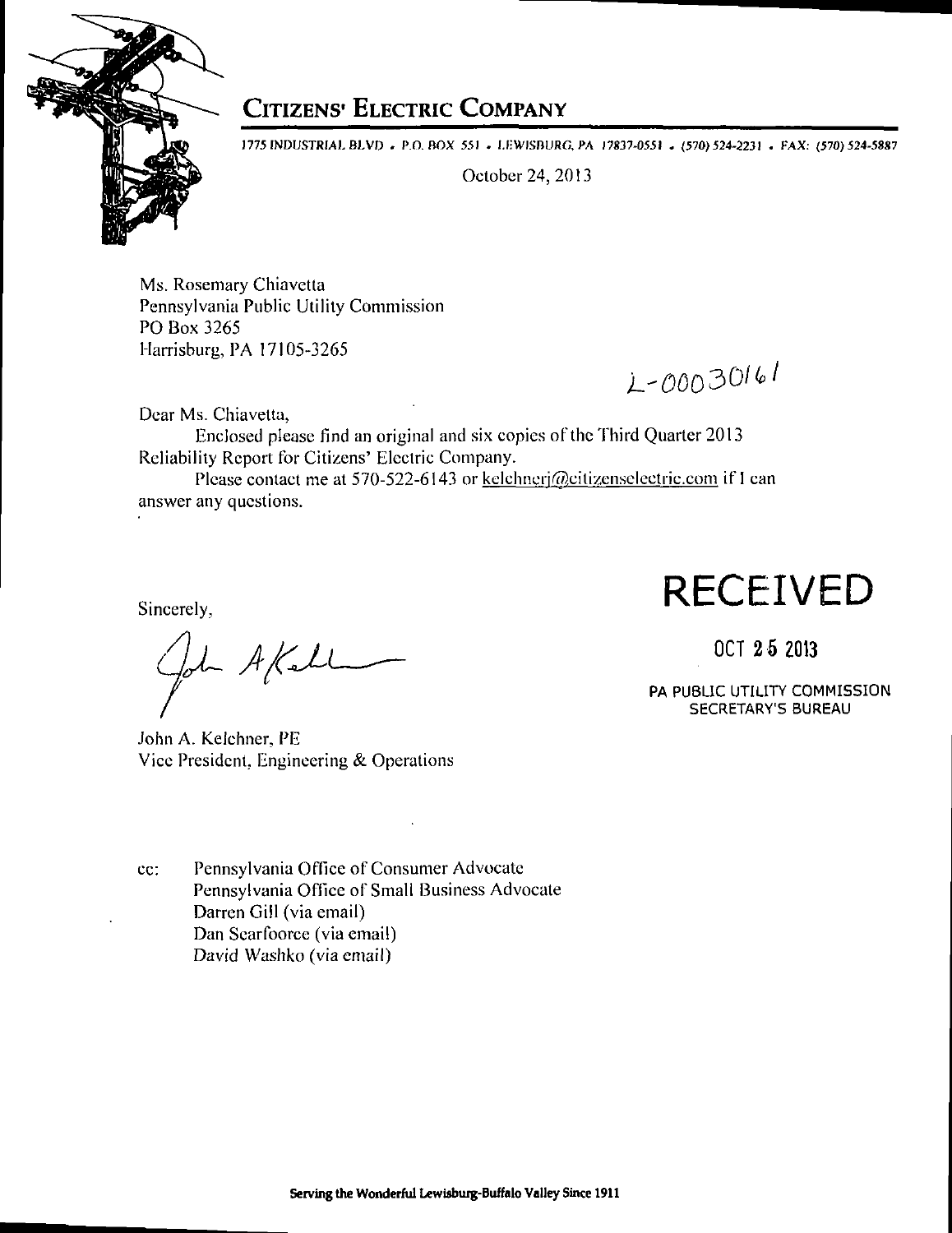Citizens' Electric Company Quarterly Service Reliability Report Third Quarter, 2013 Prepared by John A. Kelchner, PE Vice President of Engineering & Operations 570-522-6143 kelchnerj@citizenselectric.com October 24, 2013

 $\bullet$ 

 $\hat{r}$ 

 $L - 00030161$ 

**§ 57.195(e)(1) - A description of each major event that occurred during the preceding quarter, including the time and duration of the event, the number of customers affected, the cause of the event and any modified procedures adopted in order to avoid or minimize the impact of similar events in the future.** 

| Date     | Time<br><b>First Call</b><br>Received | <b>Duration</b><br>of Event<br>(Minutes) | # of<br><b>Customers</b><br>Affected | Cause                                                                                                                                                                                                                                                 |
|----------|---------------------------------------|------------------------------------------|--------------------------------------|-------------------------------------------------------------------------------------------------------------------------------------------------------------------------------------------------------------------------------------------------------|
| 7/7/2013 | 4:37 PM                               | 191                                      | 793                                  | A fast-moving thunderstorm brought heavy rain and<br>strong winds across the Company's service territory.<br>Broken trees and limbs caused several outages to<br>overhead lines. A peak gust of 46 mph was recorded at<br>the Citizens' headquarters. |

# **RECEIVED**

### **OCf 2 5 2013**

PA PUBLIC UTILITY COMMISSION<br>SECRETARY'S BUREAU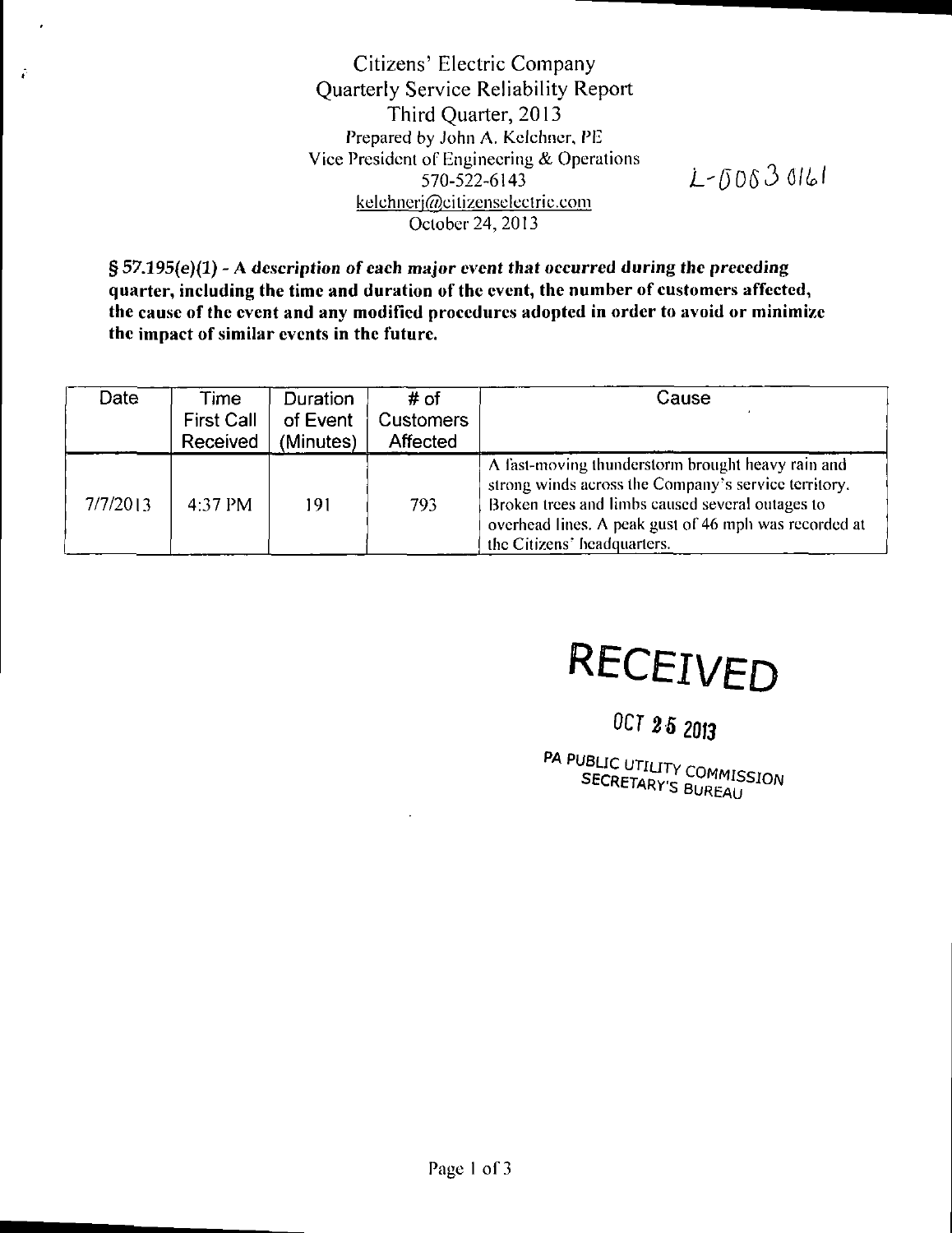**§ 57.195(e)(2) - Rolling 12-month reliability index values (SAIFI, CAIDI, SAIDI, and if**  available, MAIFI) for the EDC's service territory for the preceding quarter. The report **shall include the data used in calculating the indices, namely the average number of customers served, the number of sustained customer interruptions, the number of customers affected, and the customer minutes of interruption. If MAIFI values are provided, the report shall also include the number of customer momentary interruptions.** 

| Index        | Rolling 12-Month<br>Value for Quarter |  |  |
|--------------|---------------------------------------|--|--|
| <b>SAIFI</b> | 0.42                                  |  |  |
| <b>SAIDI</b> | 34                                    |  |  |
| <b>CAIDI</b> | RΛ                                    |  |  |

| Total # of<br><b>Customers Served</b> | # of Interruptions | # of Customers<br>Affected | <b>Customer Minutes</b> |
|---------------------------------------|--------------------|----------------------------|-------------------------|
| 6.879                                 | 44                 | 2.911                      | 233,334                 |

The following outages were approved for exclusion as Major Events during the preceding 12 month period and are not included in the above calculations:

| Date         | # of Customers<br>Affected | <b>Customer Minutes</b> |
|--------------|----------------------------|-------------------------|
| 10/29/2012   | 799                        | 56,900                  |
| 5/19/2013    | 1.304                      | 149,516                 |
| $6/18/2013*$ | .222                       | 64,766                  |
| 7/7/2013     | 793                        | 99,190                  |

\* As of October 24, the Company has not yet received approval for exclusion of the June 18, 2013 event. A corrected report will be submitted in the event of denial of exclusion for this outage.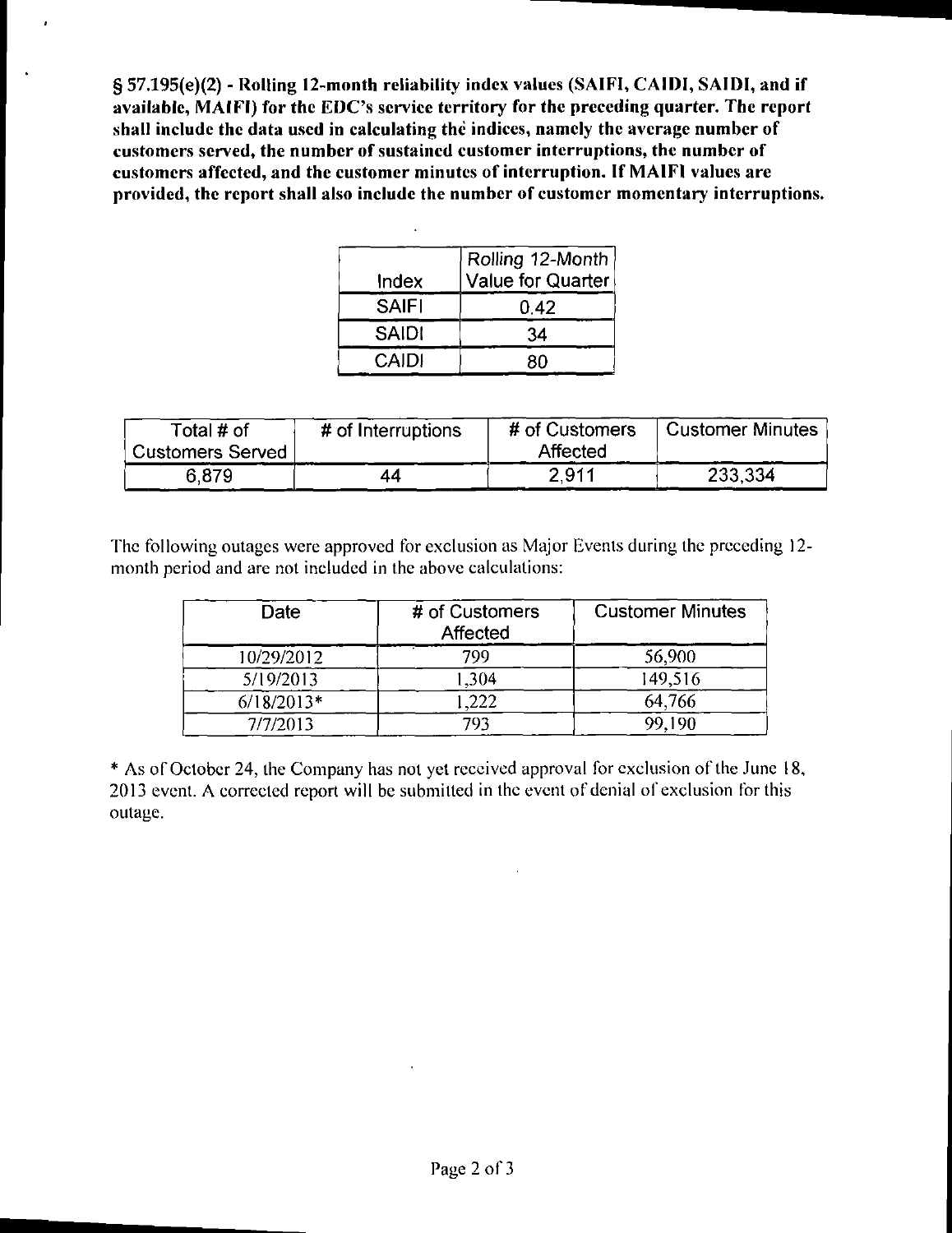**§ 57.195(e)(5) - A rolling 12-month breakdown and analysis of outage causes during the preceding quarter, including the number and percentage of service outages, the number of customers interrupted, and customer interruption minutes categorized by outage cause such as equipment failure, animal contact, tree related, and so forth. Proposed solutions to identified service problems shall be reported.** 

| <b>Outage Cause</b> | Number of     | $%$ of        | Number of | Customer     |
|---------------------|---------------|---------------|-----------|--------------|
|                     | Interruptions | Interruptions | Customers | Interruption |
|                     |               |               | Affected  | Minutes      |
| On R/W Trees        |               | 2             | 485       | 43,165       |
| <b>Animals</b>      | 9             | 20            | 115       | 4.974        |
| Equipment           | 11            | 25            | 370       | 38,694       |
| Off R/W Trees       |               |               | 529       | 38,369       |
| Weather             | 9             | 20            | 152       | 51,612       |
| Vehicle             | ٢             |               | 326       | 47,738       |
| Other               |               | Q             | 934       | 8,782        |
| Total               | 44            |               | 2911      | 233,334      |

### **Discussion**

The third quarter was another active period across the Company's territory. Frequent summer thunderstorms continued for much of the quarter. The result was an overall increase in outages compared to the same period last year. Much of the increase in customer minutes was caused by off right-of-way tree issues, largely occurring during storms.